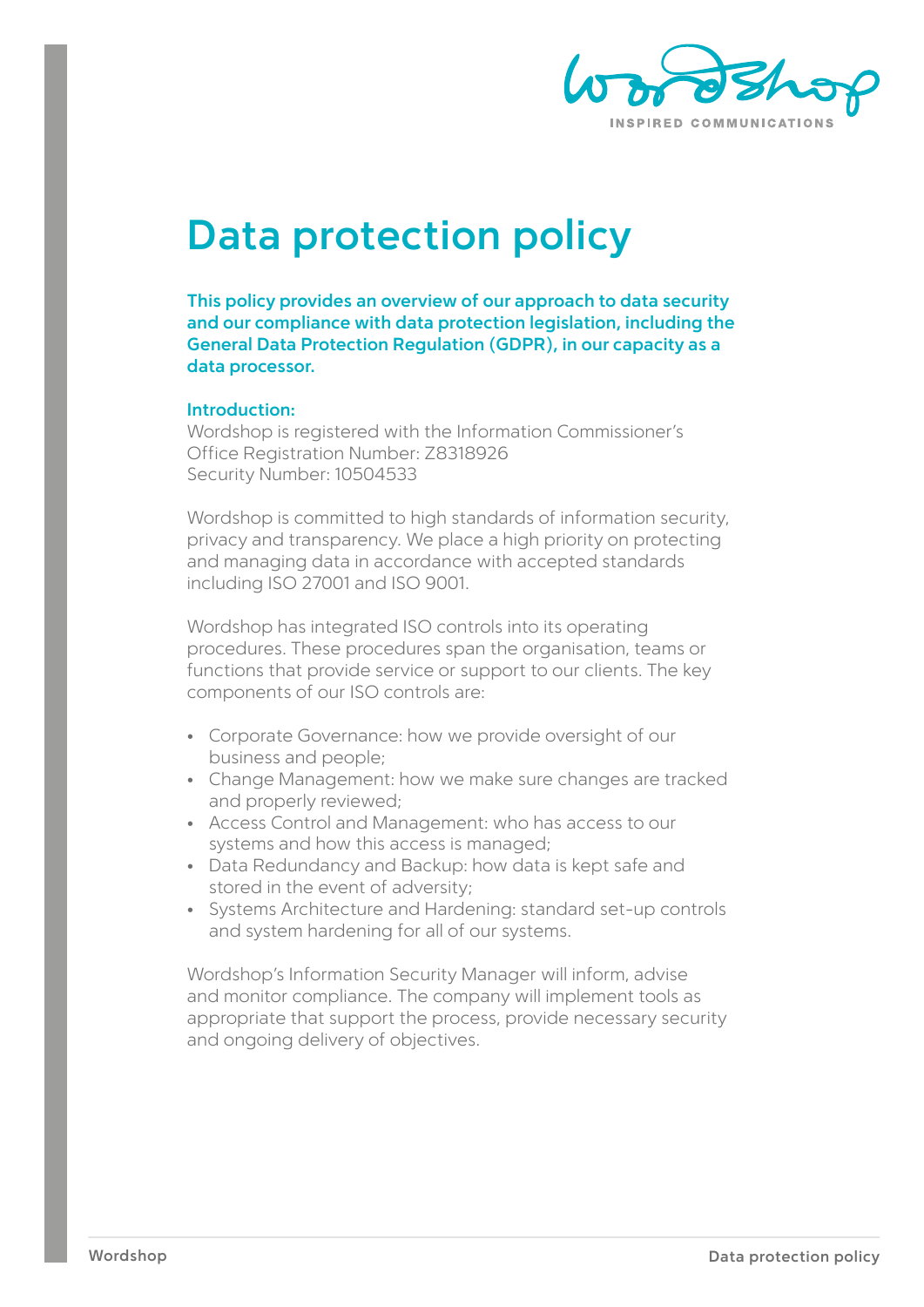# **Data processing:**

- All of our staff and approved sub-contractors are familiar with GDPR and their personal responsibilities.
- All staff are trained on induction and every two years (or sooner if there is a major change in legislation).
- All data is adequately segregated and access is restricted on a need to know basis.
- Data is only processed to the extent required and on direct instructions from the data controller.
- Records of all data processing are kept and made available to the data controller on request.
- All systems that handle personal data are fully encrypted and password protected.
- Adequate security measures are enabled to protect personal data from loss or corruption.
- No personal data is transferred outside of the EU.
- All relevant parties would be notified of any breach or potential breach.

Wordshop has adopted the following objectives, which underpin our approach to data protection:

- Information will be protected in line with all relevant Wordshop policies and legislation, notably those relating to GDPR and data protection;
- Information will be made available solely to those who have a legitimate need for access;
- All information will be classified according to an appropriate level of security;
- The integrity of information will be maintained;
- The processing will be lawful, fair and transparent;
- Data will only be used for a specific purpose;
- Information will be protected against unauthorised access;
- Data is not kept for longer than necessary;
- Compliance with our Information Security policy will be enforced.

# **Security Awareness:**

The Company is committed to promoting safe working practices. All employees will receive security awareness training commensurate with the classification of information and systems to which they have access. Relevant information security policies, procedures and guidelines will be accessible. It remains the employers responsibility to ensure that all personnel are adequately informed of information security policies and procedures.

# **Business Continuity:**

The Company has developed, and maintains, a Disaster Recovery Strategy to maintain critical business functions in the event of any significant disruption to services or facilities on which the Company is reliant.